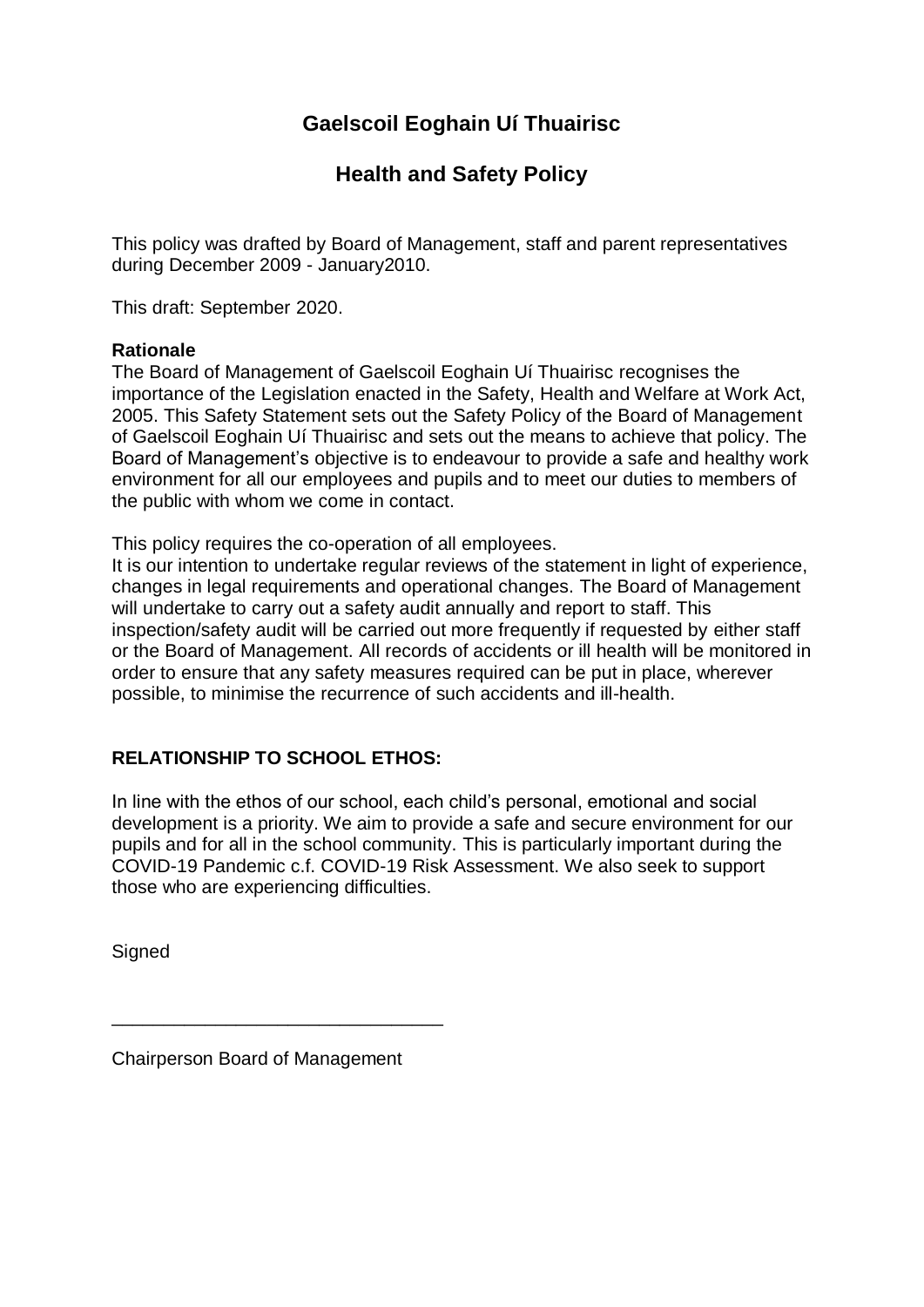#### **SCHOOL INFORMATION**

**School Name:** Gaelscoil Eoghain Uí Thuairisc to be referred to throughout this Safety Statement as 'Gaelscoil Eoghain Uí Thuairisc' or 'the School'

**School Address:** Garrán na Fuinseoige, Ceatharlach. Tel: 059 9131634

**Principal:** Aingeal Uí Dhálaigh

**Deputy Principal:** Treasa Uí Néill

**Assitant Principals:** Majella Ní Riain, Móna Ní Liatháin

**Fire Officers:** Treasa Uí Néill, Móna Ní Liatháin

**Safety Rep (staff):** Art Ó Grifín

**Safety Officer (BoM):** Mícheál Mac Eochaidh

**First Aid Personnel:** All staff members

This Safety Statement is Gaelscoil Eoghain Uí Thuairisc's program in writing to manage the health, safety and welfare of our employees, pupils, contractors, visitors to our school and any other person that may be affected by the day to day work activities of our School. This Statement shall be made available to our employees, outside service providers and Inspectors of the Health and Safety Authority as required.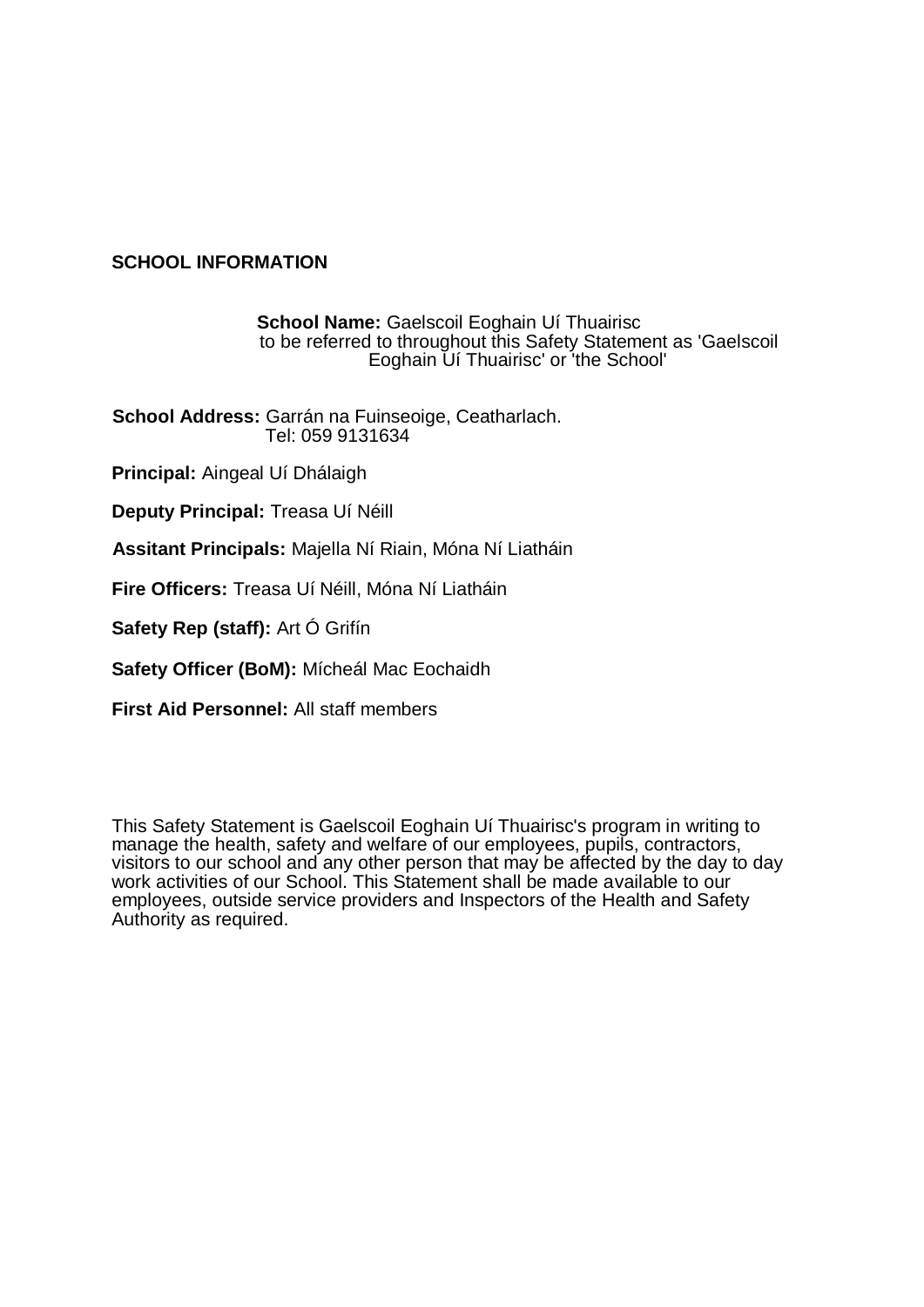### **Policy Statement on Safety, Health and Welfare at Work of the Board of Management of Gaelscoil Eoghain Uí Thuairisc:**

1.1 The members of the Board of Management of Gaelscoil Eoghain Uí Thuairisc are:

**Chairperson:** Maria Mhic Dhiarmada

**Secretary to Board**: Aingeal Uí Dhálaigh

**Recording Secretary:** Jill Mhic Roibeaird

**Treasurer:** Caitlín Mhic Cárthaigh

**Other Board members:**

An tAthair Conn Ó Maoldomhnaigh

Caoimhe Uí Fhearaíl

Máire Mhic an Fhailí

Micheál Mac Eochaidh

1.2 The Board of Management will ensure that, in so far as is practicable, the highest standards of safety shall prevail and that, at a minimum, the provisions of the Safety, Health and Welfare at Work Act, 2005 are applied.

1.3 Specifically, the Board of Management wishes to ensure so far as is reasonably practicable:

(a) The design, provision and maintenance of all places in a condition that is safe and without risk to health

(b) The design, provision and maintenance of safe means of access to and egress from places of work

(c) The design, provision and maintenance of plant and machinery

(d) The provision of systems of work that are planned, organised, performed and maintained so as to be safe and without risk to health

(e) The provision of instruction to staff on proper lifting techniques of pupils and dealing with pupil challenging behaviour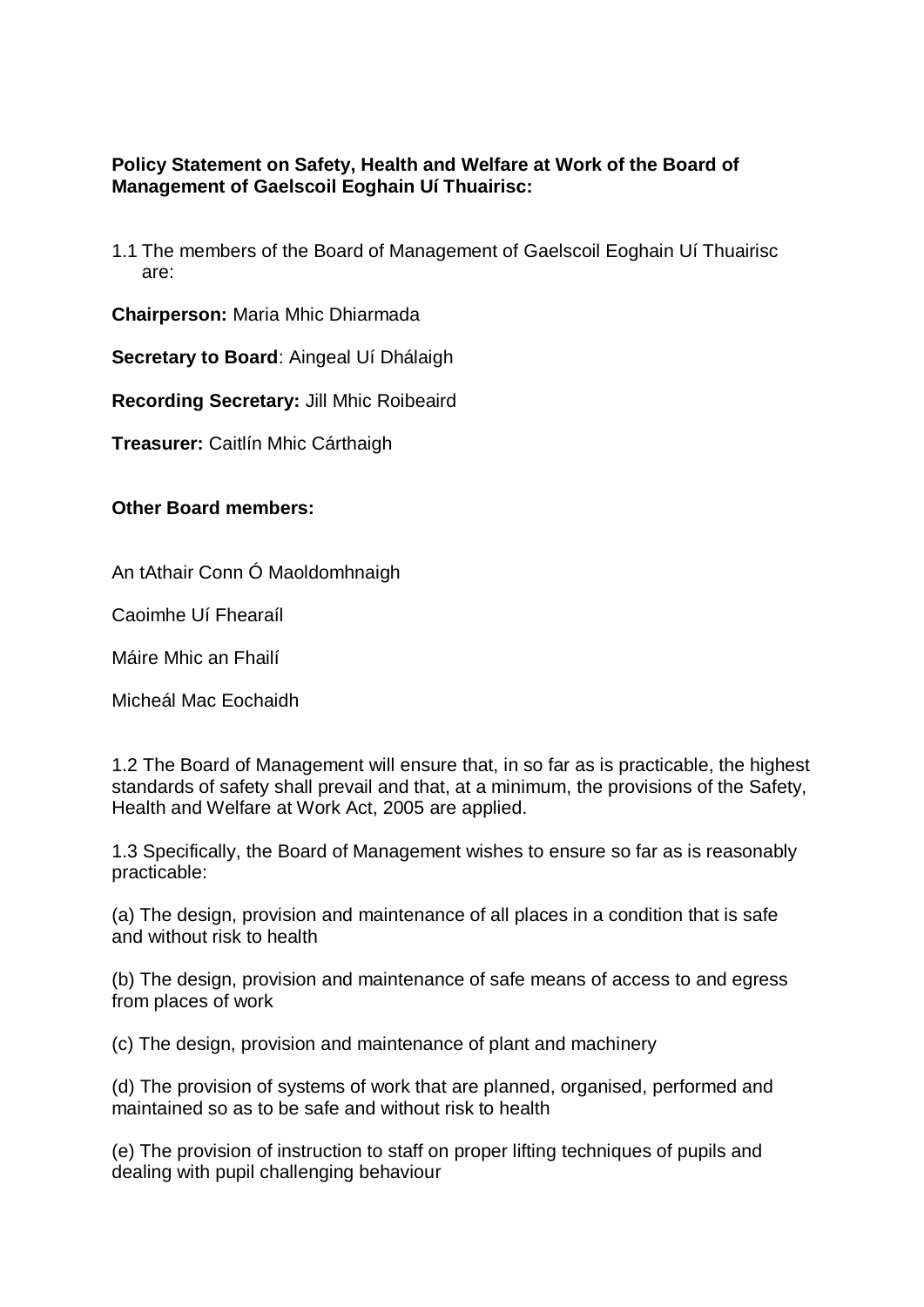(f) The provision of such information, instruction, training and supervision as is necessary to ensure the safety and health at work of its employees

(g) The provision and maintenance of suitable protective clothing or equivalent as necessary to ensure the safety and health at work of its employees

(h) The preparation and revision as necessary of adequate plans to be followed in emergencies e.g. fire drill, injuries etc.

(i) The safety and prevention of risk to health at work in connection with use of any article or substance

(j) The provision and maintenance of facilities and arrangements for the welfare of employees at work

(k) Obtaining where necessary, the services of a competent person for the purpose of ensuring the safety and health at work of its employees

(l) The continuing updating of the *Safety Statement*

(m) The provision of arrangements for consultation with employees on matters of Health and Safety

(n) The provision of arrangements for the selection from amongst its employees of a **Representative** 

1.4 The Board of Management recognises that its statutory obligations under legislation extends to employees, students, any person legitimately conducting school business and to the public.

1.5 The Board of Management of Gaelscoil Eoghain Uí Thuairisc undertakes to ensure that the provisions of the Safety, Health and Welfare at Work Act 2005 are adhered to.

1.6 A Safety Committee may be established to monitor the implementation of the Safety and Health Policies of Gaelscoil Eoghain Uí Thuairisc and the requirements under the Safety, Health and Welfare at Work Act, 2005.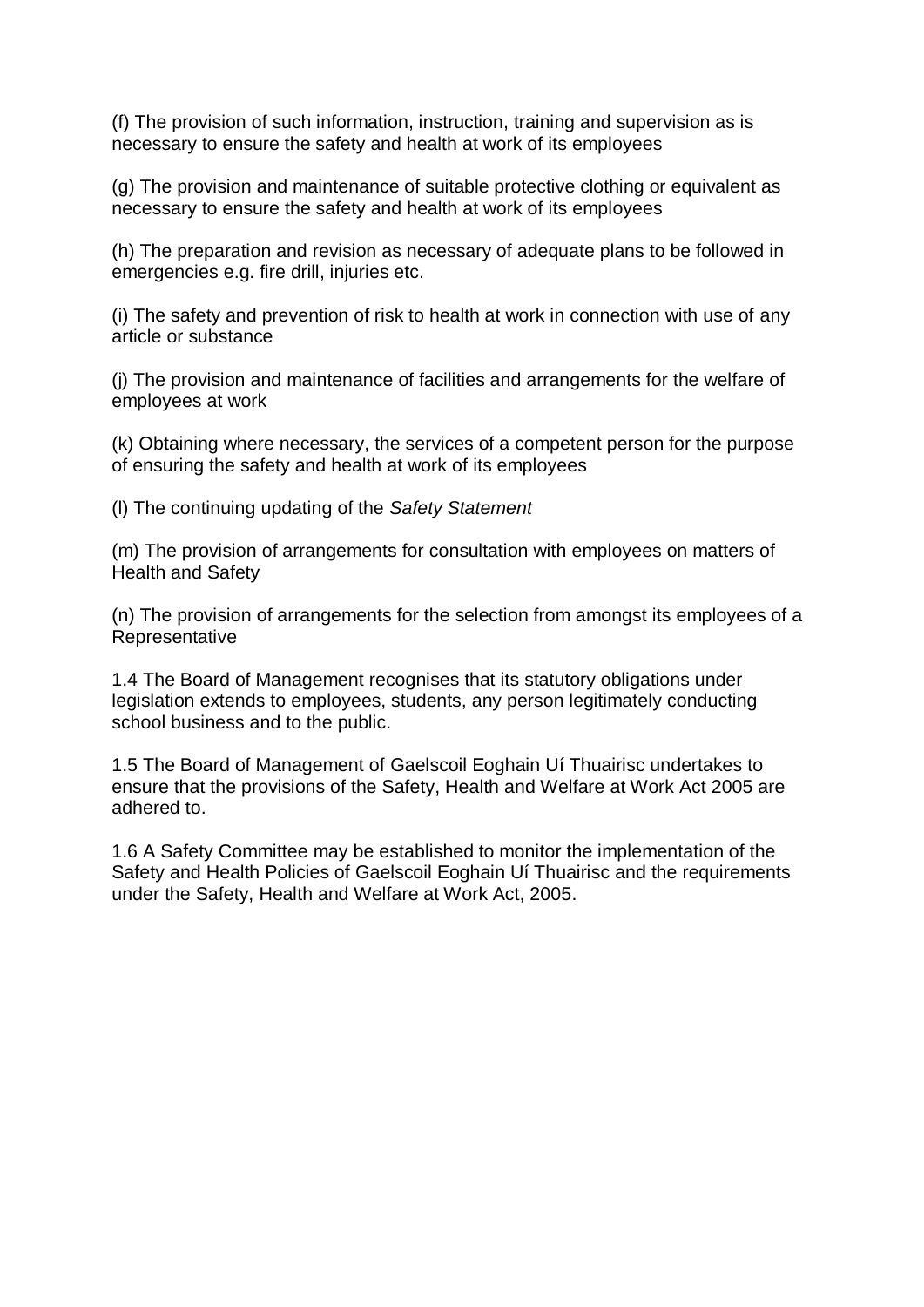# **Statement of Responsibilities**

### **School Principal**

The School Principal has the following safety responsibilities:

- allocate the necessary financial, time and human resources to ensure the effective implementation and administration of the School's Safety Statement.
- ensure that all School staff are briefed on their responsibilities as required by the Safety Statement and that they receive the necessary information, training and supervision so that they may conduct their work in a safe manner.
- ensure a safety induction is provided to all new employees on their commencement of work in the School.
- ensure that a risk management approach to all school activities is adopted and that safe systems of work are established and maintained for particular equipment and tasks.
- ensure regular health and safety inspections are carried out in the School and submit inspection reports to the School Board as appropriate.
- ensure that all School plant and equipment are maintained in safe working order, regularly inspected and tested and records of the same maintained.
- carry out an annual training needs assessment to identify staff health and safety training requirements, coordinate training programs and ensure training records are maintained.
- ensure the provision of appropriate toilet and canteen facilities for staff and pupils, ensure staff facilities are segregated from student facilities.
- coordinate the establishment and maintenance of fire prevention and emergency response systems for the School, ensure that staff are trained in fire prevention and emergency response measures.
- be informed of any health and safety issues, accidents or dangerous occurrences that may occur in the School, coordinate accident investigations in conjunction with the relevant teacher and implement corrective actions where required.
- maintain the accident report register for the School and report accidents and dangerous occurrences to the Health and Safety Authority (H.S.A.) and the Department of Education & Science as required.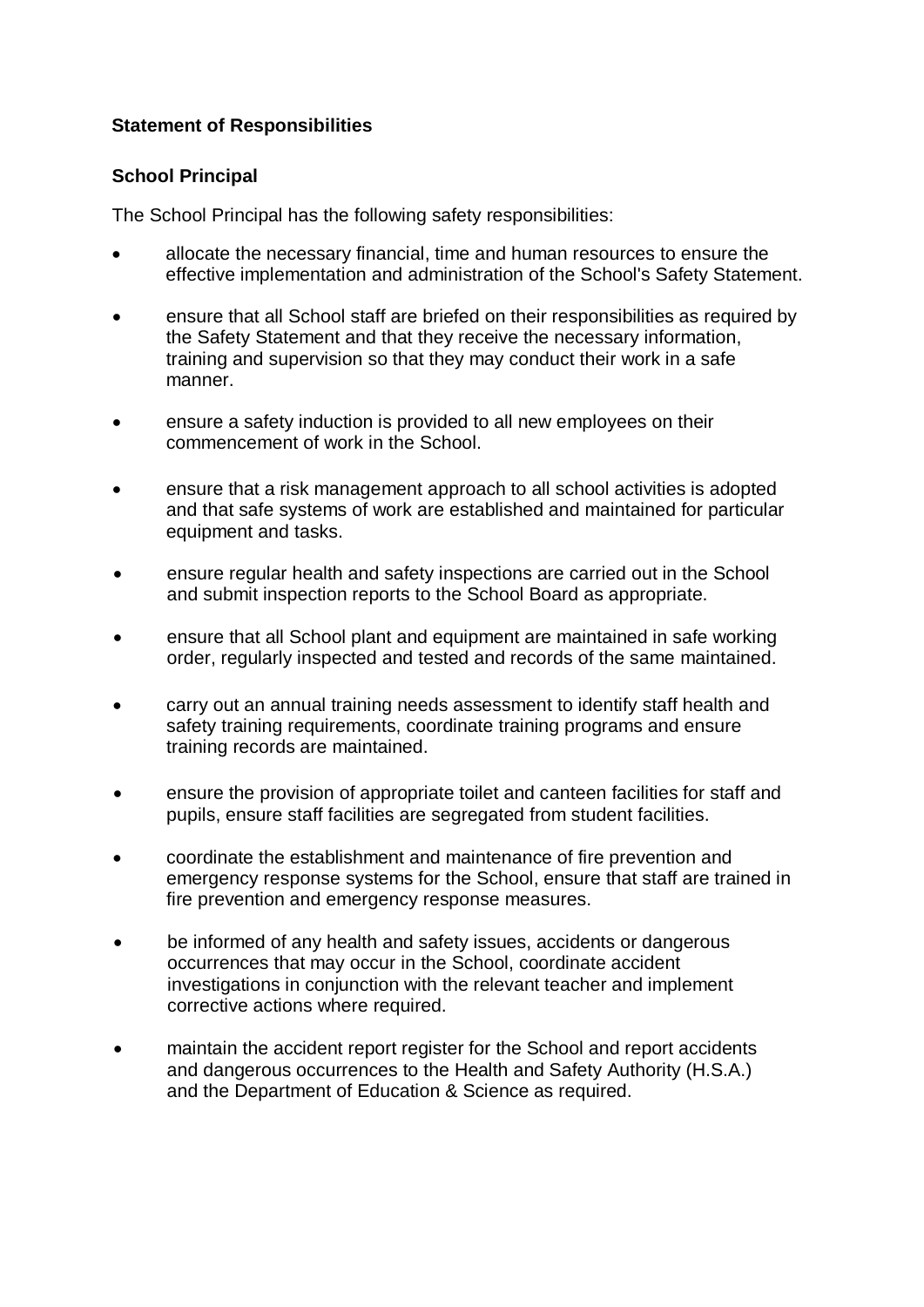# **Deputy Principal**

The Deputy Principal has the safety responsibilities as set out below. In addition, in the absence of the Principal at any time the deputy principal shall also assume the health and safety responsibilities of the Principal as listed previously on this safety statement.

The health and safety responsibilities of the Deputy Principal are:

- assist the Principal in the day to day implementation and administration of the School's Safety Statement.
- provide a safety induction to new teachers on their commencement of work in the School.
- •. assist the Principal in maintaining a risk management approach to all school activities, ensure that safe systems of work are maintained for particular equipment and tasks.
- maintain the fire register for the school, have the fire register up to date and available for inspection by the Fire Services, Health and Safety Authority, the Department of Education & Science or independent health and safety consultants at any time.
- provide support to any elected or selected safety representative in carrying out their duties.

#### **Duties of Assistant Principals**

The responsibilities of the Assistant Principals are:

- day-to-day management of health and safety in accordance with the Schools health and safety policies, procedures and safety rules.
- demonstrate at all times an exemplary approach to safety and health in order to engender in their pupils a total commitment to safety and health.

#### **Duties of Teachers**

Teachers will ensure that a reasonable account of health and safety is taken in all procedures and arrangements. In addition to their responsibilities as employees under the Safety, Health & Welfare at Work Act 2005, Teachers also have the following responsibilities:

- day-to-day management of health and safety in their classrooms and in School activities with their pupils in accordance with the Schools health and safety policies, procedures and safety rules.
- relaying relevant health and safety information and safety rules to pupils particularly in relation to any medium or high risk class activities.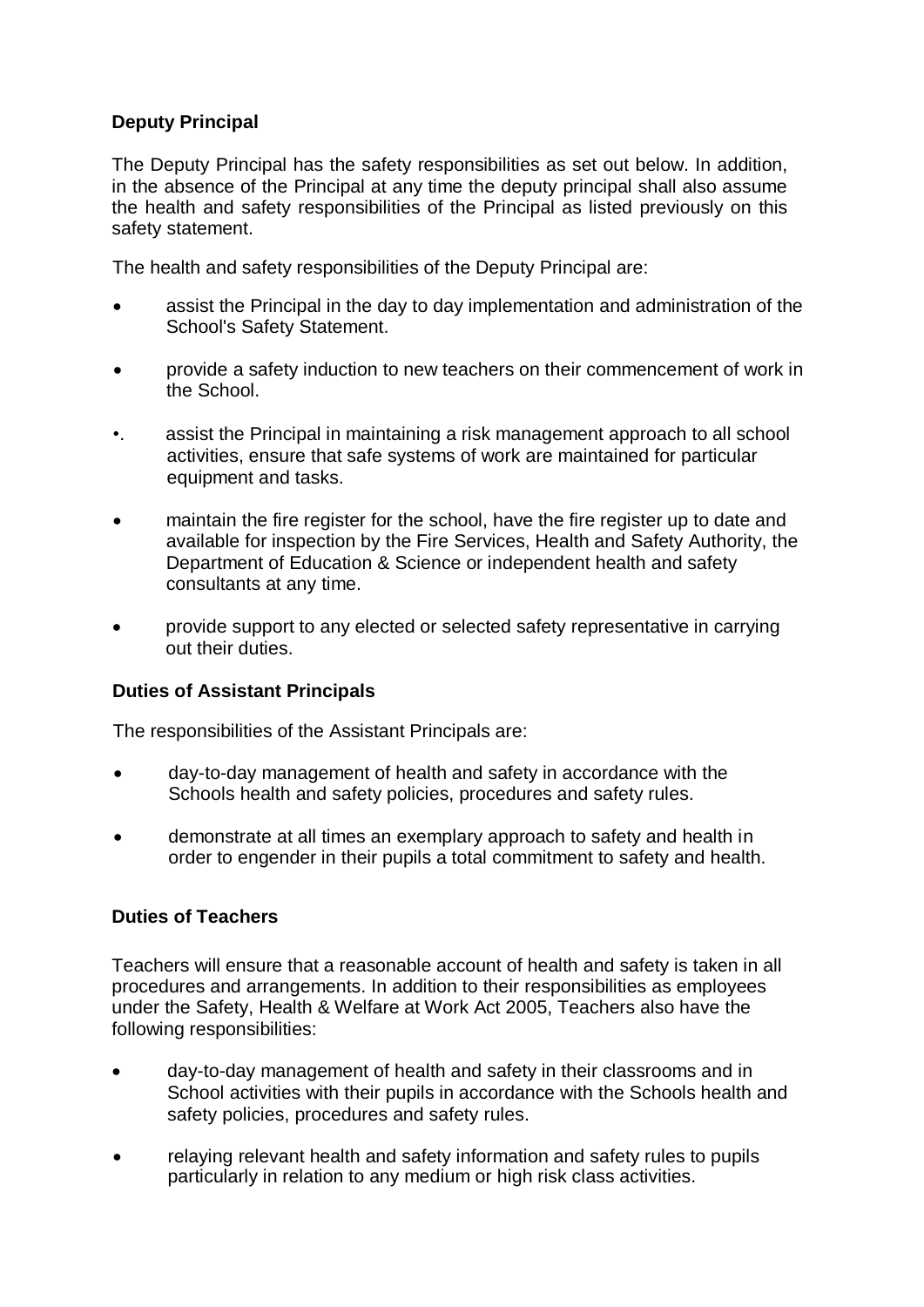- providing adequate instruction and supervision to pupils in classroom activities
- daily visual inspections of classrooms/work areas to ensure they are safe, take corrective action as required
- visual inspections of equipment before use to ensure it is in safe operational order, take corrective action if required
- ensuring protective equipment is used when needed and that where such protective equipment is required to be worn by pupils, that those pupils are trained in its safe and correct use
- participating in inspections and the health and safety committee meetings, if appropriate
- bringing health and safety matters that can not be resolved locally to the attention of the Principal
- reporting accidents, incidents or dangerous occurrences that may occur in the classroom directly to the Principal
- lead by example in relation to the adherence to safety rules in the classroom.

#### **Contractors, Sub-contractors, Self-employed persons**

Contractors, Sub-contractors, Self-employed persons hired by the school to carry out maintenance, repair, renovation, upgrade or construction works have the following responsibilities while working for the school:

- provide evidence of their employer's responsibility and public liability insurances as well as their safety statement for viewing, when requested to do so by the school principal.
- Prior to their commencement of work with this school, provide the school principal with copies of relevant competency that may be required for the work they are about to carry out.
- Bring to the attention of the principal and anyone else that may be affected by any process or use of materials, which may endanger health and safety while working in the school.
- Comply with the requirements of the Safety, Health and Welfare at Work Act 2005 and the Safety, Health and Welfare at Work (Construction), Regulations 2006 as well as the requirements of this safety statement.
- Cooperate with the school in providing a safe work place for employees and safe school for pupils as well as a safe system of operation for staff and pupils during any repair, maintenance, upgrade or construction works carried out.
- Supervise their own employees at all times while working in the school to ensure that all work is conducted in a safe manner and that appropriate behaviour and languages observed around staff and pupils of the school.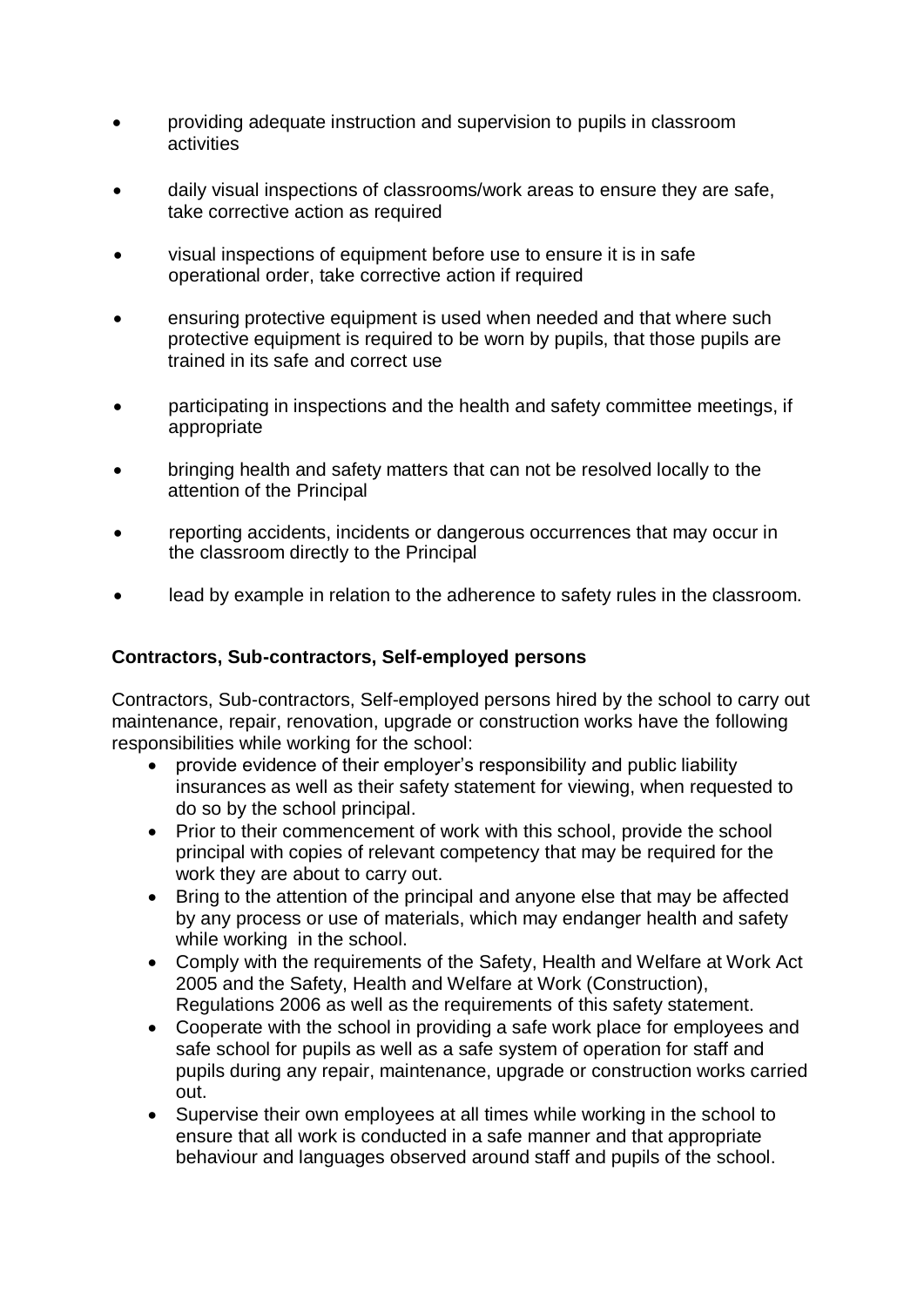- Comply with the requirements of the Department Of Education and Skills and of "Schools' Safety Rules for Contractors".
- Report any accident, incident, defect in the plant and equipment, place of work, or system of work without unreasonably delay, or in the principals, tot the deputy principal.

### **Safety Representative**

Under the Safety, Health and Welfare at Work Act 2005, employees have the right to elect a safety representative at the workplace. The role of the employee safety representative is to represent employees at the place of work in consultation with their employer on matters related to safety, health and welfare at the place of work. This person shall undertake the following:

- Receive the appropriate training in health and safety to enable them to carry out their role as safety representative at no personal cost.
- Make representations to BOM on behave of the staff on any aspects of workplace health and safety.
- By prior arrangement with the principal, conduct school safety inspections and review safety information.
- Inspect the whole or any part of the school in the event of an accident, dangerous occurrence or imminent danger or risk to the safety, health and welfare of any person, including pupils, as long as this does not interfere with or obstruct the performance of any statutory obligation required to be performed by any person under any of the relevant statutory provisions.
- Carry out duties in accordance with the Safety, Health and Welfare at Work Act 2005 without prejudice with school management.
- Promote safe work and practices in the school and lead by personal example in relation to the adherence to safety rules.
- After giving reasonable notice to the principal, investigate complaints relating to safety, health and welfare at work made by an employee whom they represent.
- Accompany a HSA inspector who is carrying out an inspection of the school, other than an inspection for the purpose of investigating an accident or dangerous occurrences.

#### **Consultation and Information**

It is the policy of the Board of Management of Gaelscoil Eoghain Uí Thuairisc:

- to consult with staff in preparation and completion of the Health and Safety Statement and of Hazard control forms

- to give a copy of the *Safety Statement* to all present and future staff

- that any additional information or instructions regarding Health, Safety and Welfare at work not contained in the document will be conveyed to all staff as it becomes available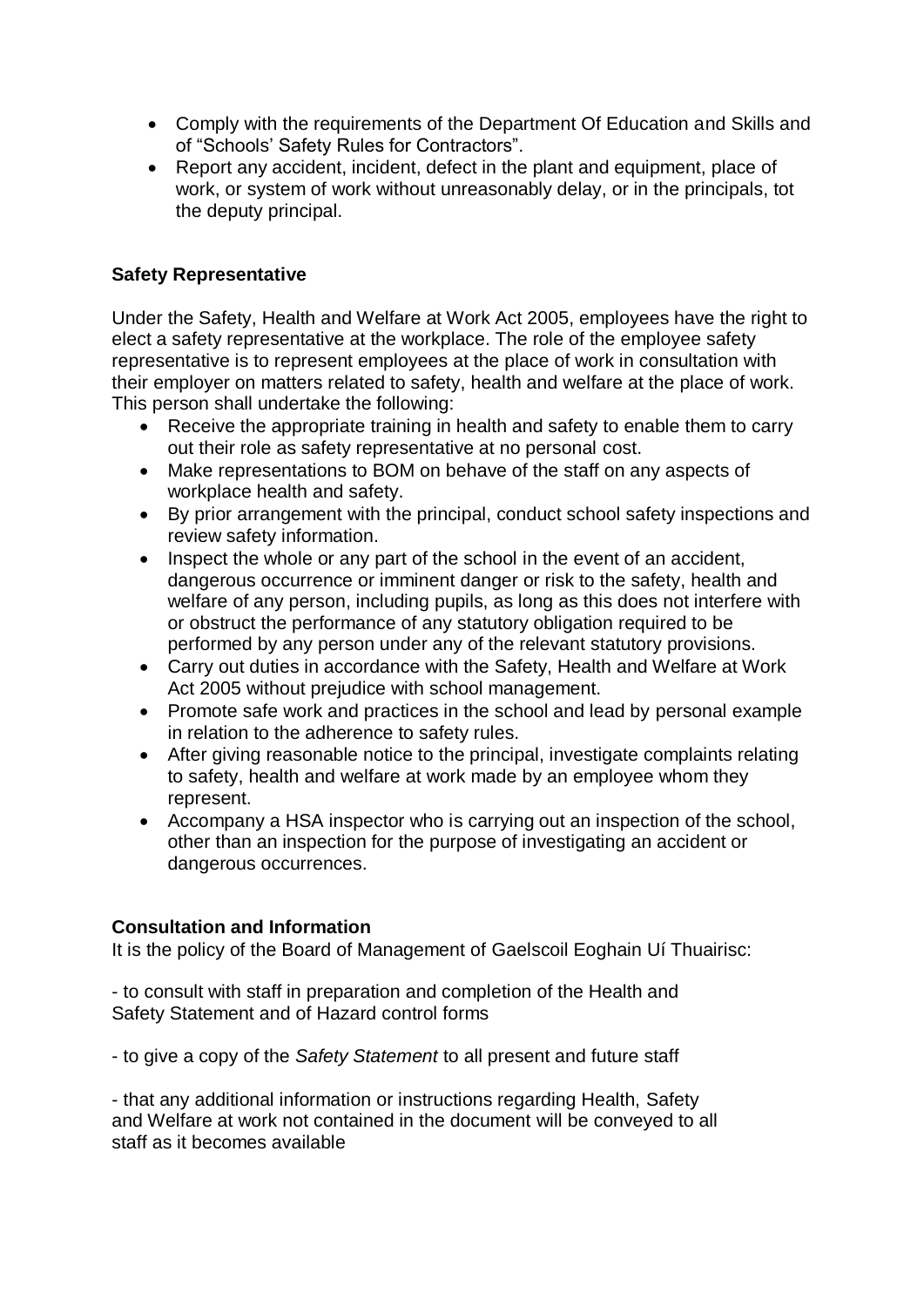- that Health, Safety and Welfare will form an integral part of any future staff training and development plans.

#### **General Safety, Health and Welfare Provisions**

**Safety Monitoring and Review:** School Management is committed to constantly reviewing the necessity for further safety measures in equipment and activities, safe work procedures for such equipment and safety instruction and training for all employees to enable them to conduct their work in a manner that is safe and without risk to themselves, pupils or any other personnel working or visiting our School.

Monitoring and review of our health and safety system will be carried out as follows:

The Principal will ensure that the Safety Statement and associated risk assessments are reviewed annually, as required by changes in legislation, work processes or the introduction of new equipment, or in the event of an accident or dangerous occurrence in the School. The review shall assess the level of implementation of the Statement and work towards continuous improvement of safety in all aspects of the school's activities.

# **Cooperation, Consultation and Communication in the School**

School Management will endeavour at all times to promote cooperation, communication and consultation on health and safety matters with all school staff.

Consultation and communication with staff shall take place through:

- Management and staff consultation with the elected Safety Representative
- Day to day discussions between the Principal, Deputy Principal, Assistant Principals and staff and
- Formal staff meetings at which safety is an agenda item.

# **Cooperation**

School Management at all times wish to encourage co-operation in Safety, Health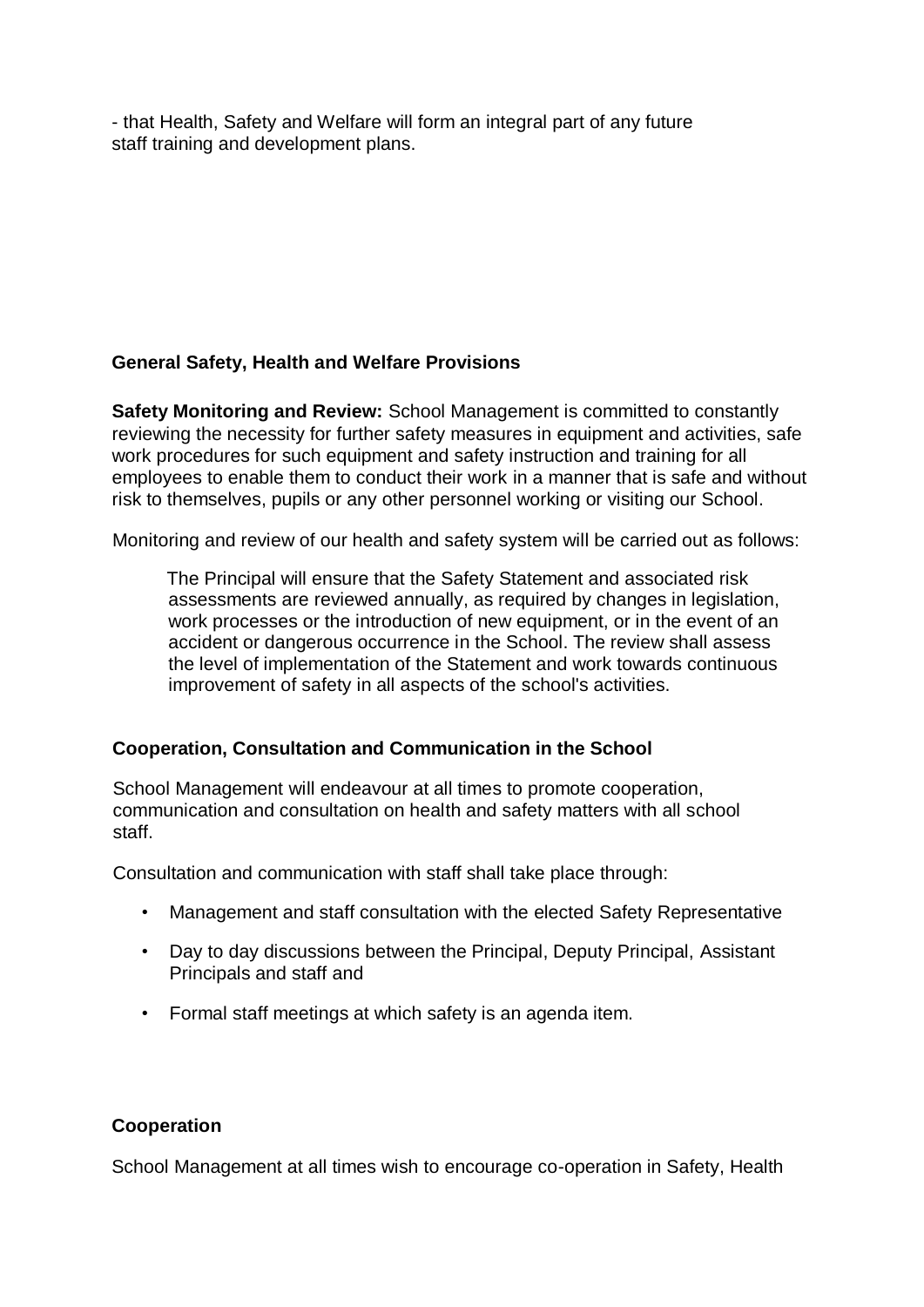and Welfare matters with all personnel.

The law requires that staff must report defects of which they become aware without delay so that remedial action can be taken. Teachers should report defects to caretaker/principal/safety Rep/safety officer.

Suggestions for improvements in Safety and Health matters should be conveyed to caretaker/principal/safety Rep/safety officer where applicable.

#### **Consultation**

Mícheál Mac Eochaidh is the Safety Officer, and also has the responsibility as a Parent Representative on the Board of Management.

Mícheál has the full support of School Management & Board of Management in her role.

Members of staff have the right to approach Mícheál at any time with any workplace health and safety concerns that they may have. Mícheál in turn will document all health and safety concerns raised and liaise with the Principal to resolve such matters.

The Principal shall consult with all staff in any matter that may have the potential to affect their health and safety or that of pupils. Consultation shall be through informal day to day discussions with staff and also formal staff meetings at which safety will be an agenda item.

#### **Communication**

All staff are encouraged to communicate their views, health and safety complaints or recommendations for improvement to an elected safety representative and/or alternatively, time will be allotted at the staff meetings for such matters to be raised and discussed openly.

At the first staff meeting of the year safety will be an agenda item. The Principal will take the opportunity at the meeting to review safe operating procedures and risk assessments and disseminate School health and safety information.

#### **Hazards**

The safety officer of the Board of Management in conjunction with the staff safety representative will complete Hazard Control Forms. Some hazards can be rectified but others remain constant. Hazards that can be rectified or minimised will be dealt with as a matter of urgency. Those that cannot will be clearly indicated and appropriate procedures listed beside them. The Board of Management in consultation with the employees will review and make recommendations on the elimination of Hazards.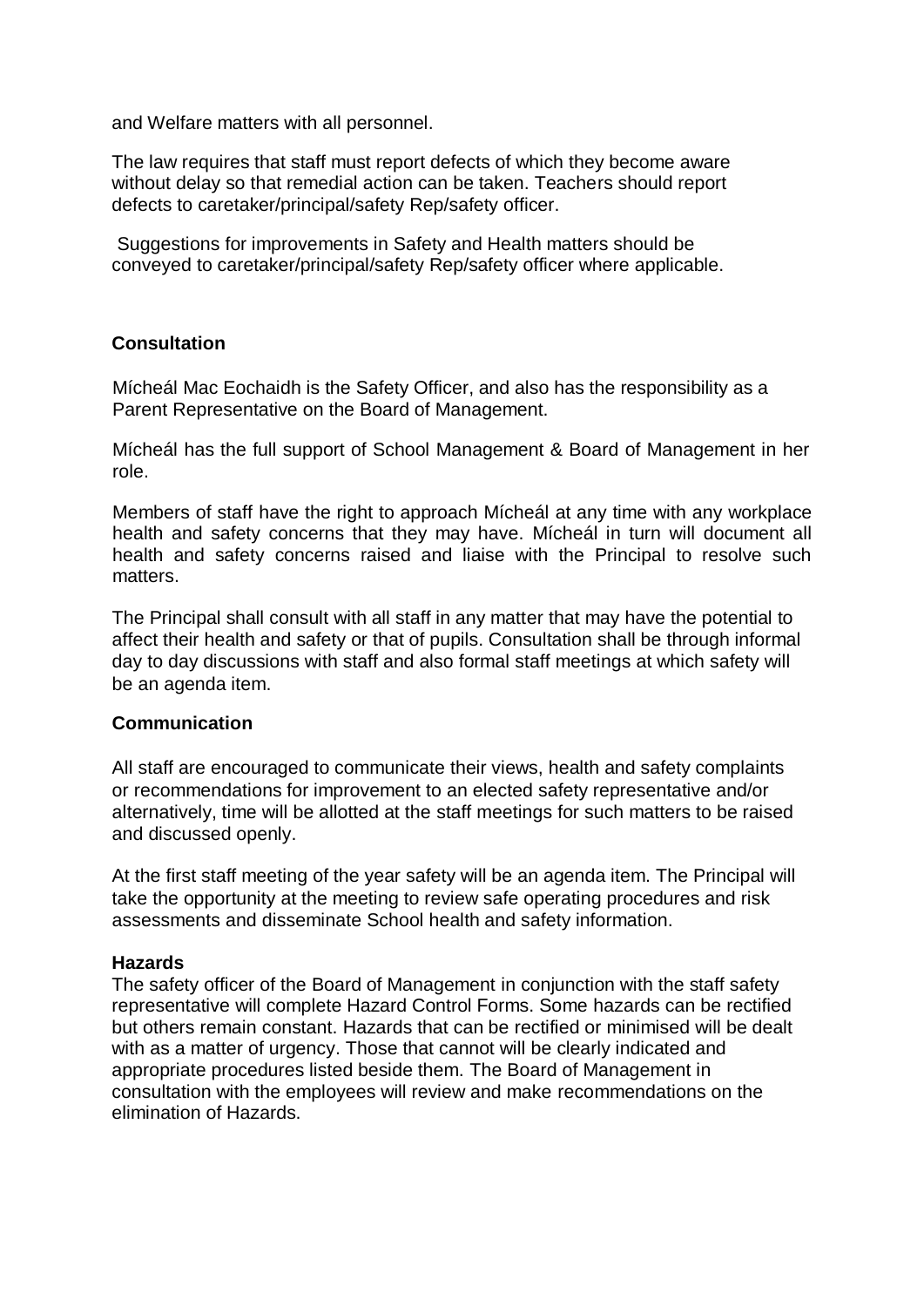# **Specific Hazards**

# **Fire**

It is the policy of the Board of Management of Gaelscoil Eoghain Uí Thuairisc that:

- There is an adequate supply of fire extinguishers which will deal with any type of Fire
- All fire equipment is identified and regularly serviced
- Regular Fire drills take place at least once a term
- Instruction is given in the use of Fire Extinguishers for specific materials/equipment
- Fire alarms are clearly marked
- Signs will be clearly visible to ensure visitors are aware of exit doors
- All electrical equipment will be turned off outside office hours and when offices are vacated for lengthy periods (as appropriate)
- Assembly areas are designated outside the building
- Pupils/caretaker/ cleaners leaving/returning to the school should fill in the 'inout book' at the office
- Exit signs are clearly marked
- There will be named persons responsible for fire drills and evacuation procedures
- The school and equipment have been checked by a Fire Officer and all recommendations made by him/her have been implemented where possible and/or practicable.

# **Constant Hazards**

# **Machinery, Kitchen Equipment and Electrical Appliances**

It is the policy of the Board of Management of Gaelscoil Eoghain Uí Thuairisc that: Machinery, Kitchen Equipment and Electrical Appliances are to be used only by competent and authorised persons. Such appliances and equipment will be subject to regular maintenance checks.

# **Chemicals**

It is the policy of the Board of Management of Gaelscoil Eoghain Uí Thuairisc that all chemicals, detergents etc., be stored in clearly identifiable containers bearing instructions and precautions for their use and shall be kept in a locked area, and protection provided to be used when handling them.

# **Drugs Medications**

It is the policy of the Board of Management of Gaelscoil Eoghain Uí Thuairisc that all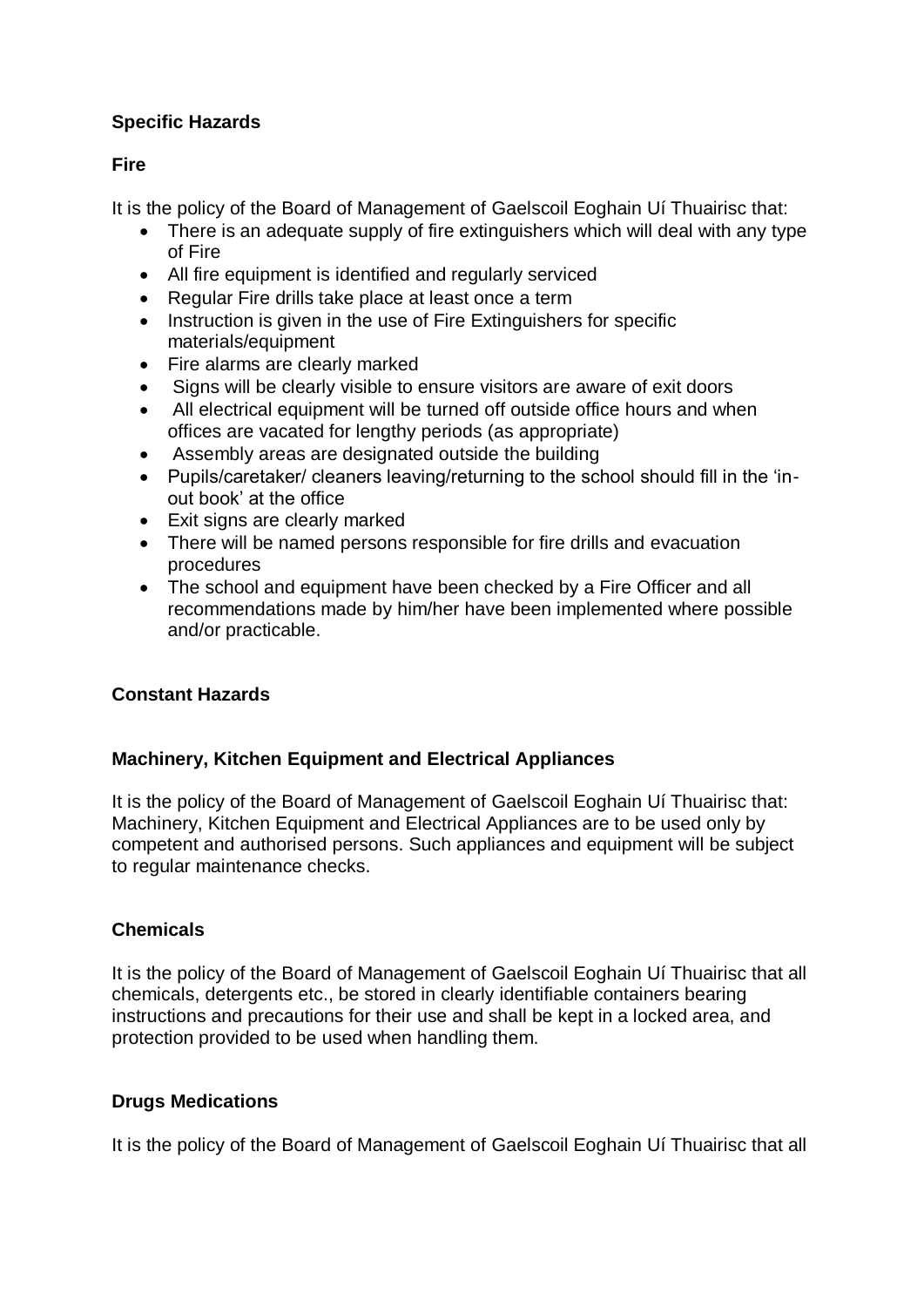medications, drugs, etc be kept in a cabinet in the office, access to the cabinet is limited to staff only.

C/f the school's policy regarding Administration of Medicine.

### **Highly Polished Floors**

It is the policy of the Board of Management of Gaelscoil Eoghain Uí Thuairisc that:- Floors will not be polished or made slippery (or specify a non slip polish). That washing of floors is conducted after school hours to ensure, as far as is reasonably practicable, elimination of the danger of slipping. To this end warning signs regarding wet floors will be used.

#### **Code of Discipline**

The Code of Behaviour in the school provides for a level of behaviour to minimise personal risk or stress to any employee.

#### **Access to employees is by consent**

When the employee feels at risk from or threatened by a particular person on school property, this must be drawn to the Board of Management's attention. The Board of Management will undertake to ensure that in such circumstances all appropriate measures will be taken to protect employees.

#### **Trained First Aid Personnel**

It is the policy of the Board of Management of Gaelscoil Eoghain Uí Thuairisc that: -

An employee will be trained to apply First Aid to other employees.

All required remedies and equipment are made available for first aid function.

There will be an adequate supply of properly equipped First Aid Boxes available at all times to staff which will contain:

□□Elastoplast plasters

□□Wasp Eze

 $\square \square$ Tape

□□Cotton Bandage

□□Antiseptic Wipes